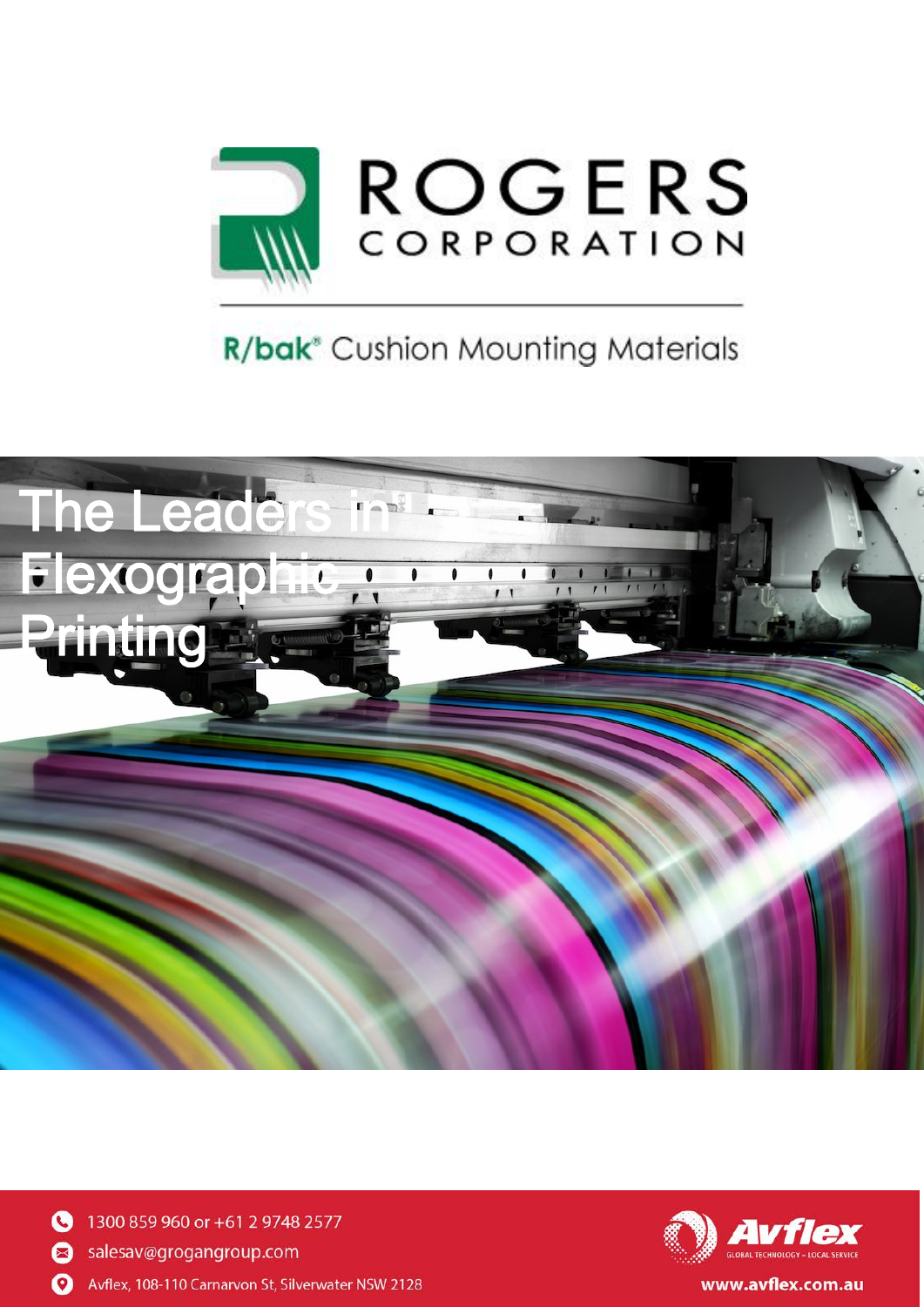# In the Long Run,<br>the Difference is the Cushion.

Speed, quality and price – you know that's what your customers look for from a flexographic print run. And one of the most important factors in delivering all three is often overlooked: the cushion mounting tape.

### **A Unique Open-Cell Urethane Cushion**

The key is our unique open-cell urethane technology. Our urethane cells "bounce back" to their original state instead of breaking down under the constant pounding of your presses. So the tape you remove in demount has the same qualities as the tape you mounted in set up. The result is millions of highquality impressions.

#### **The Value of Consistency – Over Millions of Impressions**

The consistent performance of R/bak Tapes means you can make millions of impressions at faster speeds without making adjustments.You save time, money and aggravation.

#### **The Right Cushion for Each Job – from Solids to Screens**

R/bak Series tapes deliver award-winning quality for all your flexographic print jobs. With three levels of compressibility, R/bak Series offers the right cushion for precise results across the board, from line to process.

#### **Better Print Quality from Start to Finish**

With R/bak Series cushion mounting tapes you can run even the largest jobs, knowing the results will be there. Because only the compressibility of R/bak open-cell urethane holds up to the rigors of flexographic printing.

Stop wasting time and money making on-press adjustments to achieve the results your customers demand. Instead, make a single business adjustment: change your tape to R/bak Series and deliver quality time and time again.



**Initial print quality with R/bak Series**



**Initial print quality with medium PE tape.**

### **As Run-time Increases, the Superior Quality of R/bak Remains Consistent.**





**R/bak Series print quality after 1 hour and 45 minutes, with no adjustments.**



**Medium PE tape print quality after 1 hour and 45 minutes, with no adjustments.**